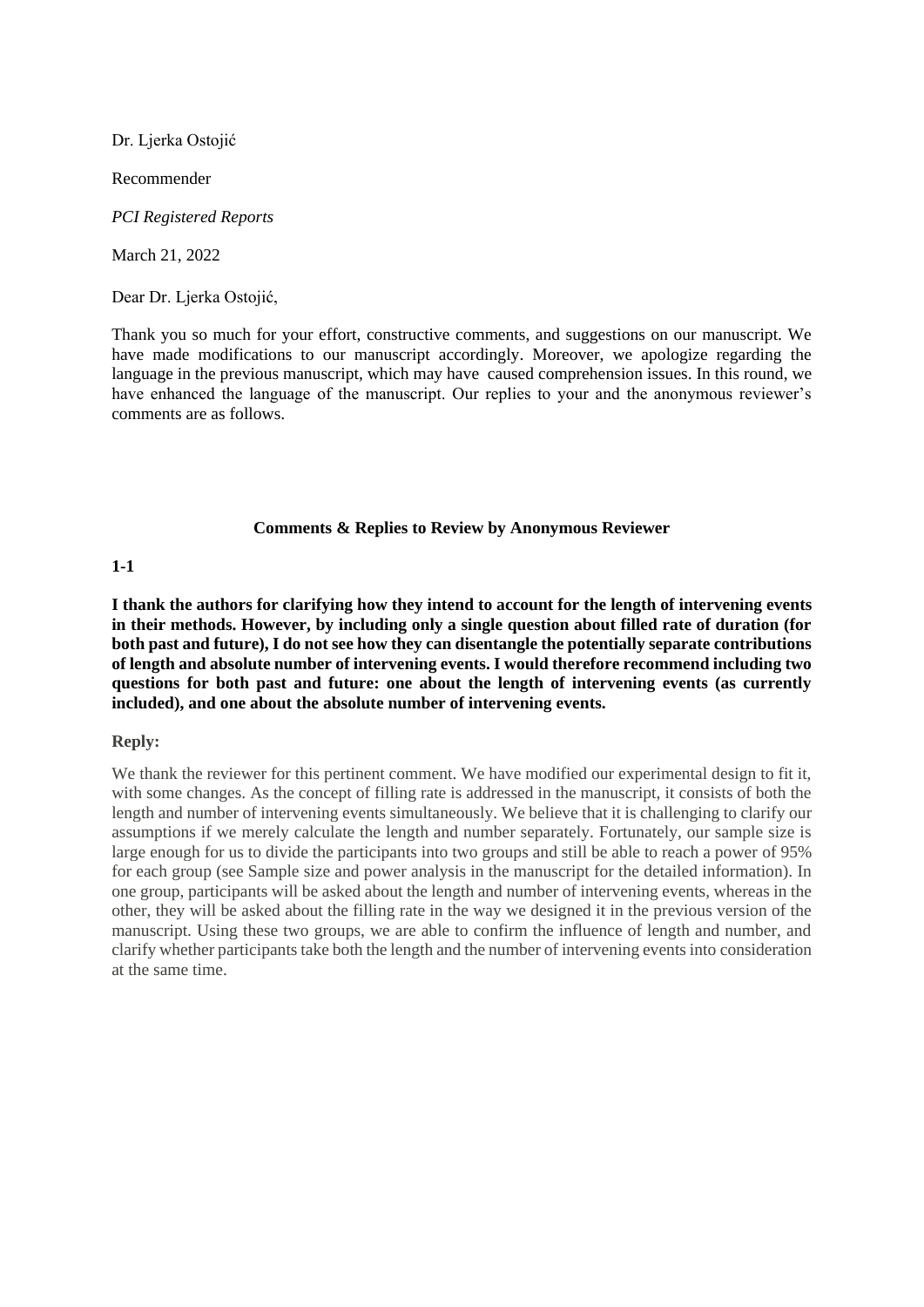#### **Comments & Replies to Review by Recommender**

## **2-1**

**You write that, "***Analogous to the stimuli and tasks used in research of short durations, in longer durations we assume that how much the duration is filled with events, which we refer to as the filling rate of the duration in the present study, will also have an influence on psychological distance***.** *The filling rate of the duration is a function of the number of events and the length of each event in the past and future***." However, this is an untested assumption and is also not backed up by any theoretical considerations, at least not in the current version of your report. It seems to me that it would be important to first establish that people take both aspects of durations into account before this can be used as a manipulation in this study.**

#### **Reply:**

Thank you for pointing out the lack of theoretical evidence to support our assumption. We are sorry that we were not clear enough, thus causing your confusion. Regarding the evidence of the length and number of intervening events that affect time perception and estimation, there is little literature that takes the length and number into consideration simultaneously, but there is some evidence discussing the length and number of events separately. The filled duration illusion (FDI) proposes that a filled interval is perceived to be longer than an empty interval of the same physical duration, which means the number of events influences how people perceive time. Concerning the influence of the length of events on time perception, Liverence and Scholl (2012) found that the way in which a continuous event that is segmented into discrete units greatly influences duration judgments; this refers to how time perception is affected by the length of events as well. This has been clearly stated in our revised manuscript and we hope that it will be easier to understand. In addition, we have made some modifications in our experimental design to conduct an investigation of how the length and number of intervening events affect time estimation (psychological distance) separately, which will be elaborated in the following 2-2.

#### **2-2**

**You further write (later on), "T***he filling rate of duration in our study is not only the number of intervening events in the duration, but also the length of each event (see Supplementary Information). Moreover, there must be events that we have actually experienced in the past (will experience in the future), even if they are not listed. What we focus on in our study is the event, which we have actually experienced or will experience in the future, and its length. In this respect, the focus of our study is different from that of Caruso et al. (2013).***" Without knowing that this is how participants do indeed experience durations and also that they are able to take to into account both aspects when answering questions about durations, your measure rests on many assumptions. Nowhere does the reader receive information on whether it is known that participants actually pay attention to both number and duration of each event when assigning fullness to a duration, and how these two aspects interact in such assignments. In this situation, the reviewer's advice seems very useful. However, it seems critical to also address the lack of theoretical or empirical justification for the assumptions mentioned above (or provide it) as well as adjust the text throughout the report where appropriate in regards to the new measure if you decide to pursue the reviewer's suggestion.**

#### **Reply:**

We thank the reviewer for this pertinent suggestion; we have changed our experimental design in accordance with the reviewer's suggestion for further improvement. As our sample size allows us to divide participants into two groups and also be able to reach the power of .95, we will ask half the participants about the filling rate of duration (Group 1) and the rest about the length and the number of intervening events (Group 2). Thus, we will be able to provide a justification for the filling rate of duration. All possible outcomes and explanations are listed as follows: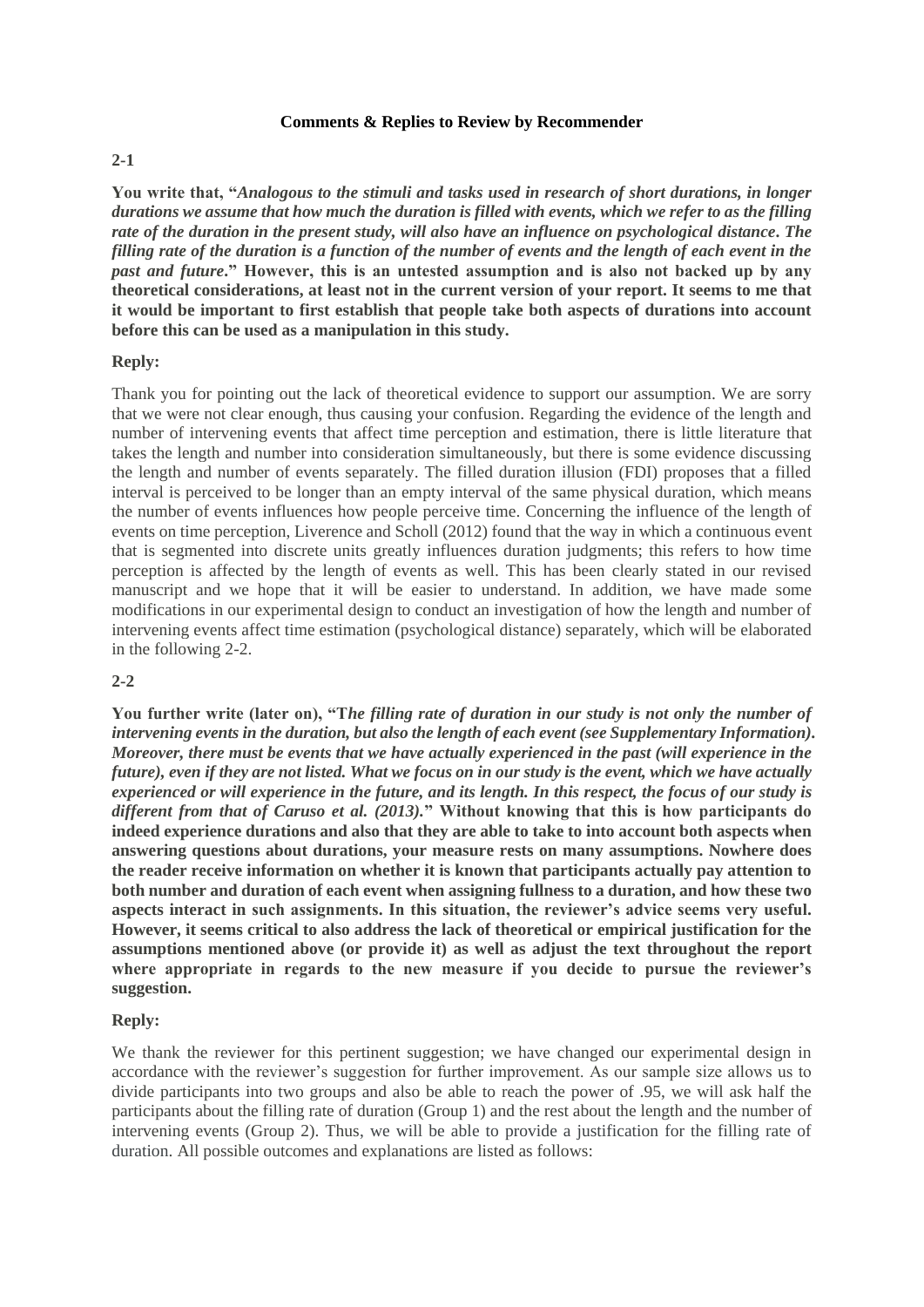# **Possible outcomes**

To facilitate easier classification, in this case we discuss the relationship regardless of whether it is positive or negative.

Group 1: filling rate, psychological distance

1a: filling rate is related to psychological distance

1b: filling rate is not related to psychological distance

Group 2: length, number, and psychological distance

2a: both length and number are related to psychological distance

2b: only length (or number) is related to psychological distance

2c: neither length nor number is related to psychological distance

# **Possible explanations**

We interpret the results as follows: